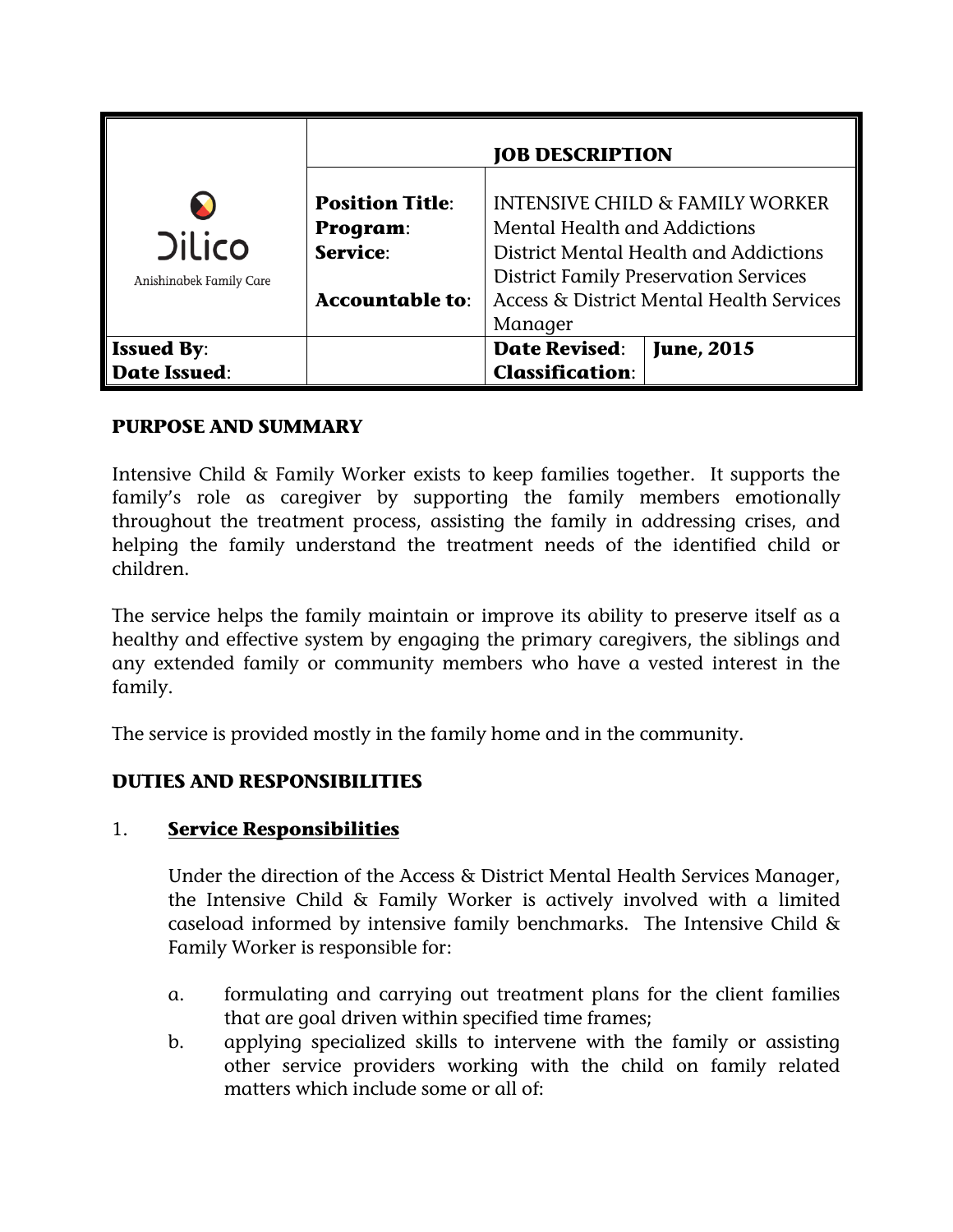#### **Job Description – FAMILY SERVICE WORKER**

- i. healing methods based on Anishinabek beliefs, values and teachings;
- ii. clinical treatment methods applied in the cultural and linguistic context of the individual families;
- c. involving families in healing methods most appropriate to the family's cultural and linguistic needs by teaching, coaching or role-modeling;
- d. assisting a family as care giver to the client/child by:
	- i. increasing the family's coping skills to address environmental stresses and the child's mental health issues by providing emotional support, stress management counselling, linking the family to community support groups or engaging extended family members;
	- ii. accessing treatment for family members with mental health and substance abuse needs;
	- iii. supporting the family members emotionally;
	- iv. helping the care givers to deal with the problems and challenges of daily living;
	- v. assisting the family in crises through emotional support, counselling and respite;
	- vi. helping the family understand the child's treatment needs by explaining mental health diagnoses/prognoses, clarifying care giver roles, and identifying the impact of treatment on family dynamics.
- e. complementing the child's treatment by:
	- i. liaising with other service providers who are working with the child;
	- ii. assisting family attendance at child interventions;
	- iii. maintaining familiarity with the child;
	- iv. sharing and receiving treatment information from other service providers by attending case conferences, transmitting, receiving, updating, storing client information;
	- v. operating in conjunction with the child's mental health worker by attending case conferences, reporting to the mental health worker as required;
- f. except for group workshops for care givers, delivering all family preservation services in the client family home;
- g. completing all case records and reports; collecting and entering all program data as required.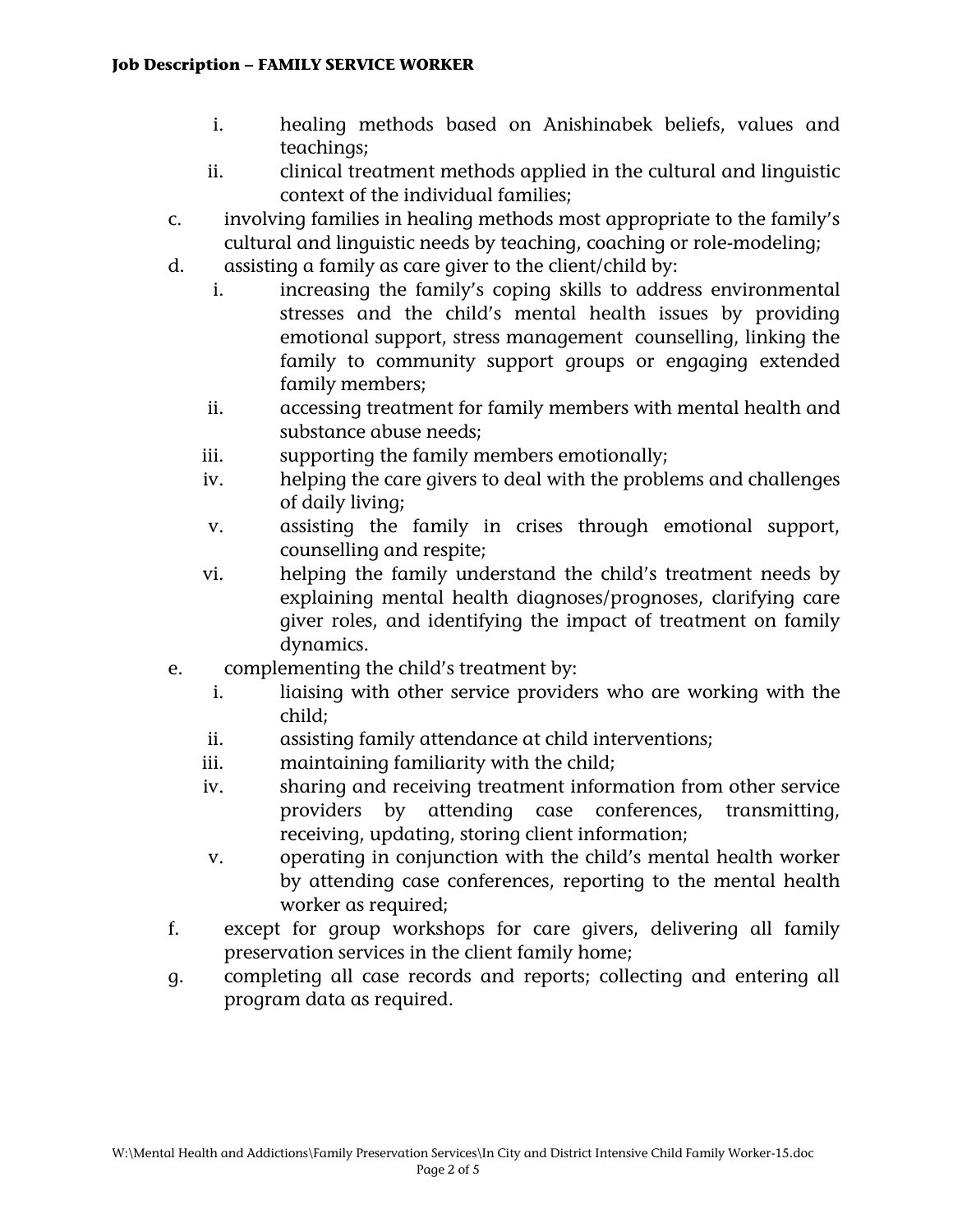## 2. **Organizational Responsibilities**

As a representative of Dilico, the Employee is responsible for:

- a. reflecting and interpreting the Agency Vision, Mission and Core Values in his/her own work with enthusiasm and commitment;
- b. acting in accordance with relevant legislation and Agency Policies, Standards and Procedures;
- c. proposing changes within Dilico that would improve the quality of service to Anishinabek children, families and communities;
- d. developing and maintaining respectful, cooperative working relationships to contribute to the integrated, seamless delivery of services to Anishinabek children, families and communities;
- e. understanding his/her role and responsibility in maintaining a safe workplace and reducing workplace injuries;
- f. applying Anishinabek culture, values, traditions and teachings into programming where possible;
- g. ensuring accuracy, confidentiality and safekeeping of agency records;
- h. participating constructively in the supervision process with the immediate Manager.

# **QUALIFICATIONS**

## 1. **Education**

An HBSW is preferred. A minimum two year Human Services Diploma is required.

# 2. **Work Experience**

- a. minimum of two (2) years direct service and counseling with children, adolescents and families;
- b. a combination of training and experience in working with Anishnabek children, families and communities;
- c. significant experience in family intervention and/or group facilitation.

# 3. **Skills/Abilities**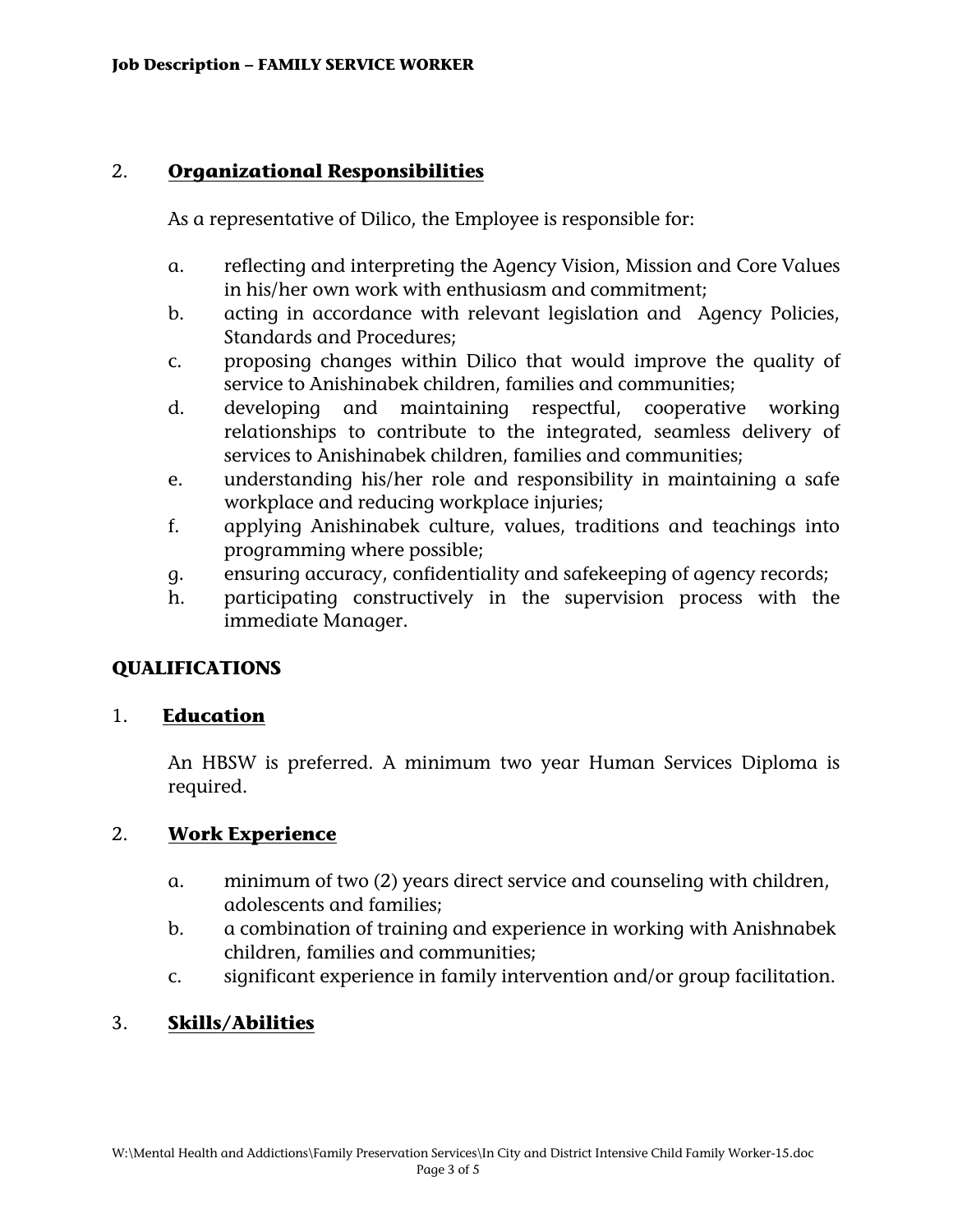#### **Job Description – FAMILY SERVICE WORKER**

- a. sound knowledge of the Anishinabek culture and the principle issues affecting the mental health of Anishinabek children, families and communities in the City and the District of Thunder Bay;
- b. sound knowledge of the positive traditional influences that could promote mental health and wellness of Anishinabek children and families in the District of Thunder Bay. The ability to promote and apply Anishinabek Culture, values, traditions and teachings in the work of the Child and Family Team where appropriate;
- c. developing and maintaining respectful, cooperative working relationships with Anishinabek children, families, communities and service workers to promote an integrated, seamless delivery of service;
- d. ability to understand or speak an Anishinabek language would be considered an asset;
- e. effective skills related to: written and oral communication, problemsolving, decision-making and the operation of office related computer applications;
- f. the ability to effectively impart skills to parents, children and youth to include: parenting, life skills, behaviour management and mood regulation;
- g. ability to effectively: determine the preservation needs of families, formulate treatment plans, manage crisis situations with children and families;
- h. coordinate client services with other service providers to ensure service delivery through: networking, chairing meetings, addressing conflict and negotiating solutions and influencing service providers;
- i. apply evidence-based practices;
- j. access alcohol and drug abuse treatment programs;
- k. coordinate or purchase respite services;
- l. maintain confidentiality;
- m. follow direction, and work with minimal supervision;
- n. work as a member of a team;
- o. working knowledge of: systems theory as it applies to Anishinabek families, school, community and social service organizations, children's mental health and psychiatry, the developmental stages of children and families and be able to apply this knowledge in a sensitive manner to Anishinabek children and their families, the Child and Family Services Act and the Mental Health Act, other relevant legislation and the application of child protection measures;
- p. ability to work within the policies, standards, procedures and the vision, mission and core values of Dilico Anishinabek Family Care;